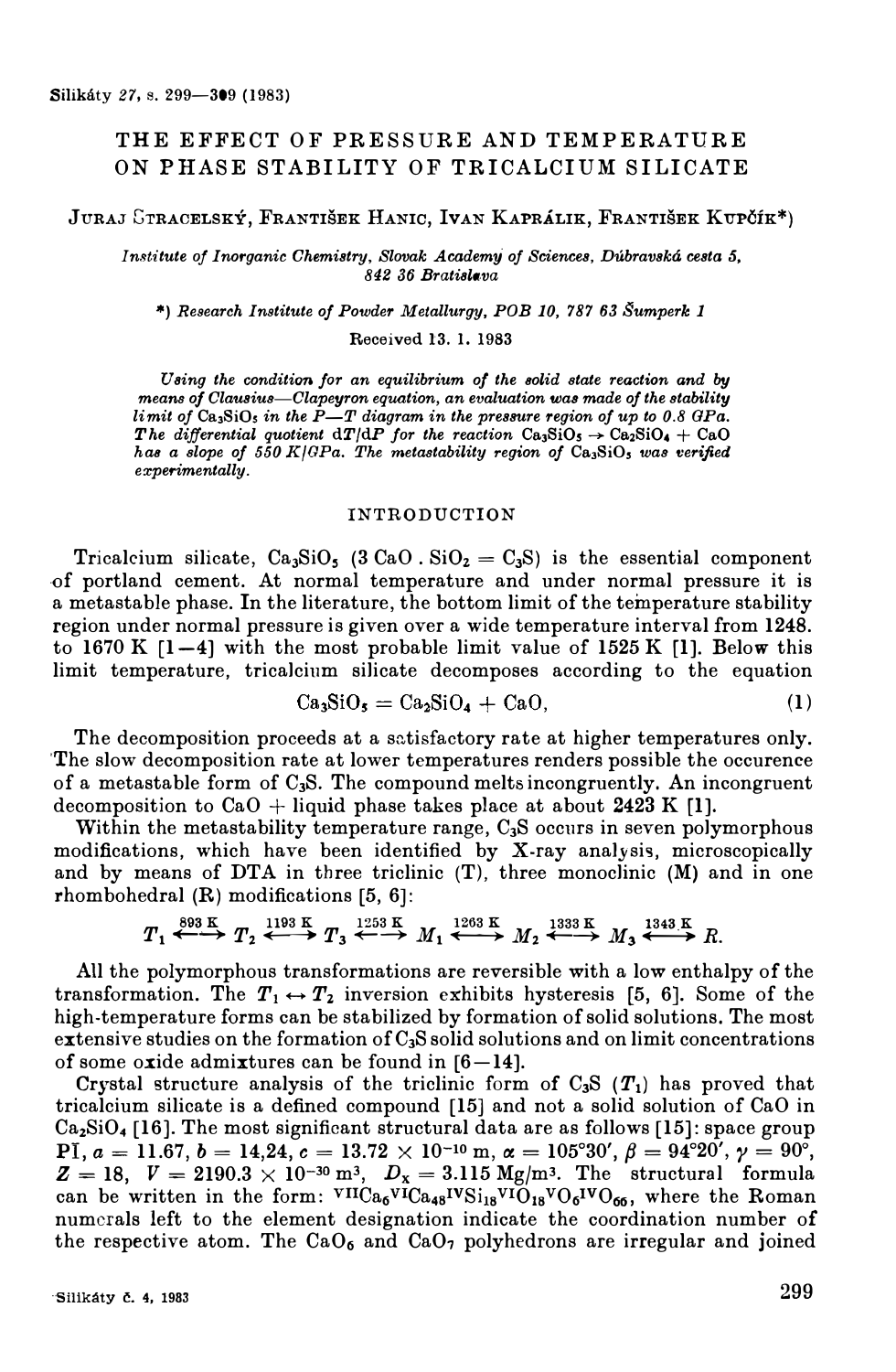#### *J. Searcelský, F. Hanic, I. Kaprálik, F. Kupčík:*

**into a massive three-dimensional skeleton first of all by means of common edges.**  The SiO<sub>4</sub> tetrahedrons are situated in the gaps of this skeleton. Each tetrahedron apex serves as common apex to further three or four CaO<sub>6</sub> or CaO<sub>7</sub> polyhedra. Of the total number of 90 oxygen atoms, 72 atoms comprise a component of the SiO<sub>4</sub> **tetrahedra. Each of the 18 oxygen atoms belonging solely to calcium polyhedra, forms an apex for six**  $CaO_n$  **polyhedra.** 

**The present study had the aim to study the effect of pressure and temperature on phase stability of tricalcit:m silicate.** 

## **EXPERIMENT AL**

**The tricalcium silicate specimen employed in the high-pressure experiments had the quality of a standard (FRG). The high-temperature experiments were carried out with a specimen of C3S syntzetized from CaCO3 of A. R. purity and**  with Brazilian quartz at 1875 K  $[17]$ . The  $\gamma$ -Ca<sub>2</sub>SiO<sub>4</sub> used in the high-pressure experiments was of A. R. purity. Neither microscopic nor X-ray phase analysis **succeeded in identifying the presence of other polymorphous modifications [41].** 

**The X-ray phase analysis of the specimens from high-pressure and high-tempe**rature experiments was carried out on the Philips PW  $1050$  apparatus using  $\text{CuK}\alpha$ . radiation. The diffraction angles of the indexed X-ray patterns were used for refinement the lattice parameters by means of the least squares method on the **CDC** 3300 **computer by means of the POWDER program [18]. The high-pressure**  experiments were carried out in a "belt" type high-pressure apparatus with an **interna! resistance graphite heating. Following compression, the C**3**S specimens**  were heated within several minutes in one or several temperature cycles (thus preventing the chamber from overheating) up to the required temperature. Following **each cycle, the specimen was rapidly cooled by switching off the resistance heating, so that the specimen temperature fell from** 1100 **K down to** 300 **K within** 10 **seconds (Tahle II). The temperature measurement was indirect. The current density, calibrated at the known melting points of substances, allowed to determine the temperature with an accuracy of**  $\pm 10-20$  **K according to the height of the tempe**rature being measured. In all the high-pressure and temperature experiments, **the O**3**S specimens in the reaction space of the "belt" were sealed in a platinum tube provided with boron nitride stoppers (Tahle II).** 

The high-pressure experiments with  $\gamma$ -Ca<sub>2</sub>SiO<sub>4</sub> were arranged similarly, but with a slower heating and direct specimen temperature measurement under

| pressure               |                                                                 |                                                    |                                                                                           |  |  |  |  |
|------------------------|-----------------------------------------------------------------|----------------------------------------------------|-------------------------------------------------------------------------------------------|--|--|--|--|
| Experi-<br>ment<br>No. | Heating<br>temperature<br>Т<br>$\overline{\boldsymbol{\kappa}}$ | Time of<br>heating<br>τ<br>$\overline{\mathbf{h}}$ | Decomposition<br>products                                                                 |  |  |  |  |
| 2.<br>3.               | 1270<br>1470<br>1570                                            | 0.5<br>77.0<br>100.0                               | traces of CaO<br>$\beta$ -Ca <sub>2</sub> SiO <sub>4</sub> + CaO<br>without decomposition |  |  |  |  |

*Table I* 

The effect of heating on stability of Ca<sub>3</sub>SiO<sub>5</sub> under normal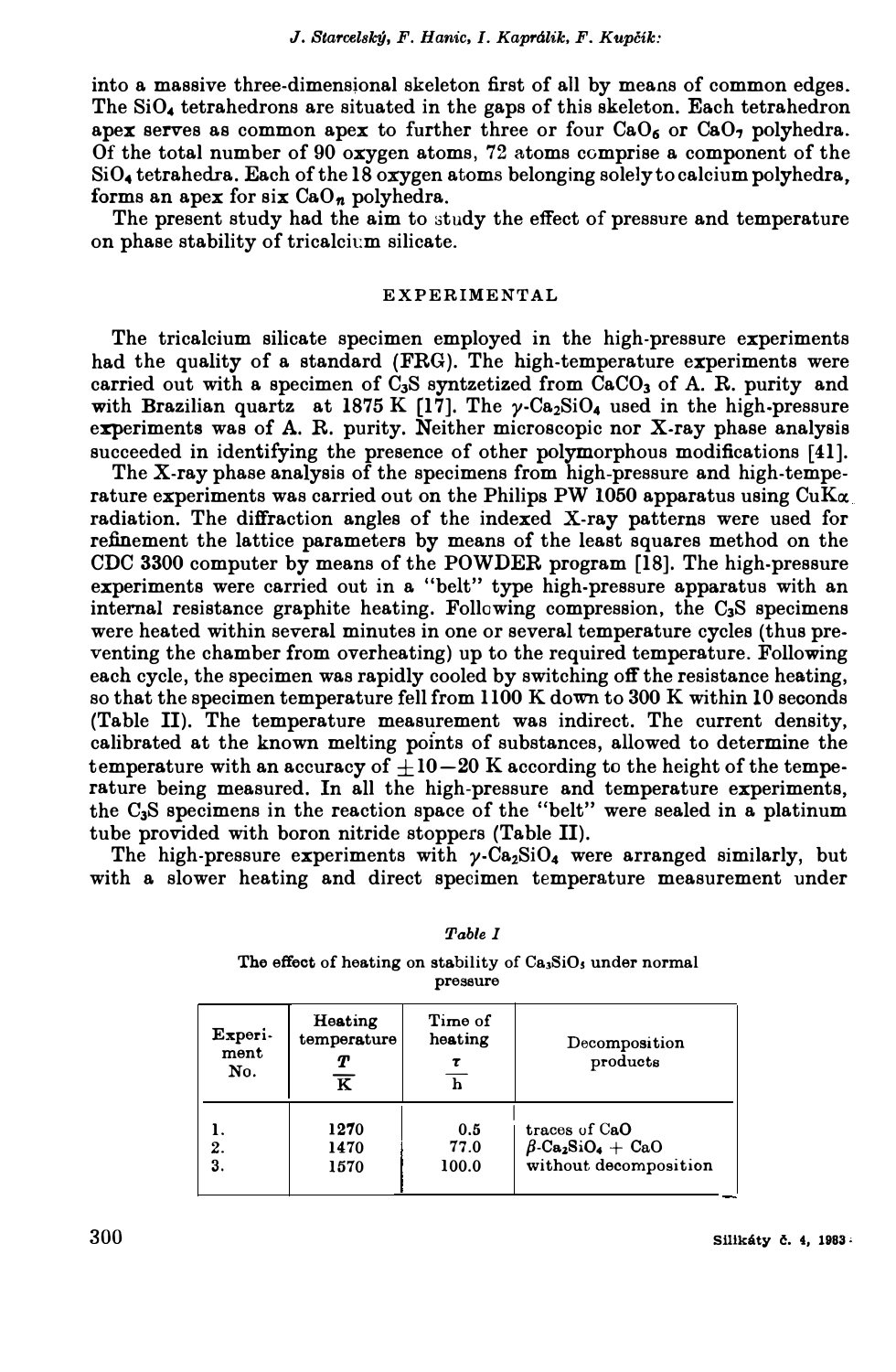pressure using a chromel-alumel thermocouple (Table III). In this instance, the temperature measurement accuracy was  $\pm 7$  K. The deviations were affected by temperature gradients and by the pressure dependence of the thermocouple EMF. The pressure calibration of the "belt" was carried out in a standard way by measuring electrical conductivity of standards with an accuracy of  $\pm 3$  %. Compression of the specimens at room temperature was performed between Bridgman's anvils from tungsten carbide and in the high-pressure XKB-100 X-ray camera produced by MRC (USA), using  $M_0K_\alpha$  radiation. In order to assess the influence of pressure on C<sub>3</sub>S decomposition kinetics, the specimens were heated rapidly to the chosen temperature under normal pressure, and then rapidly quenched by dropping into a copper block (Table I).

### RESULTS AND DISCUSSION

## The effect of high pressure on the direction of the solid phase  $reaction (l)$

The effect of high pressure on the direction of the reaction (1) can be elucidated by means of the  $P$ -T diagram of  $C_3S$  (Fig. 1). At temperatures exceeding the lower stability limit of  $C_3S$  (1525 K), the reaction (1) proceeds in the direction of tricalcium silicate synthesis from the components CaO and Ca<sub>2</sub>SiO<sub>4</sub> (Table I, experiment No. 3). When these temperatures are combined with a satisfactory high pressure, reaction (1) changes its direction and proceeds towards decomposi-



Fig. 1. Stability limit of  $Ca_3SiO_5$  in the P-T diagram. Points  $+$  delimitate the stability field of Ca<sub>3</sub>SiO<sub>3</sub> by means of the equilibrium condition (3). The slope of the dashed straight line passing<br>through points (+) is the differential quotient  $dT/dP$ , determined by means of equation (4). The full<br>line parallel with hed experimentally. The hollow rings designate experiments during which decomposition of Ca<sub>3</sub>SiO<sub>5</sub> occurred, the full rings represent non-decomposed Ca<sub>3</sub>SiO<sub>5</sub> phase and the white-black rings indicate  $Ca<sub>3</sub>SiO<sub>5</sub>$  in metastable state.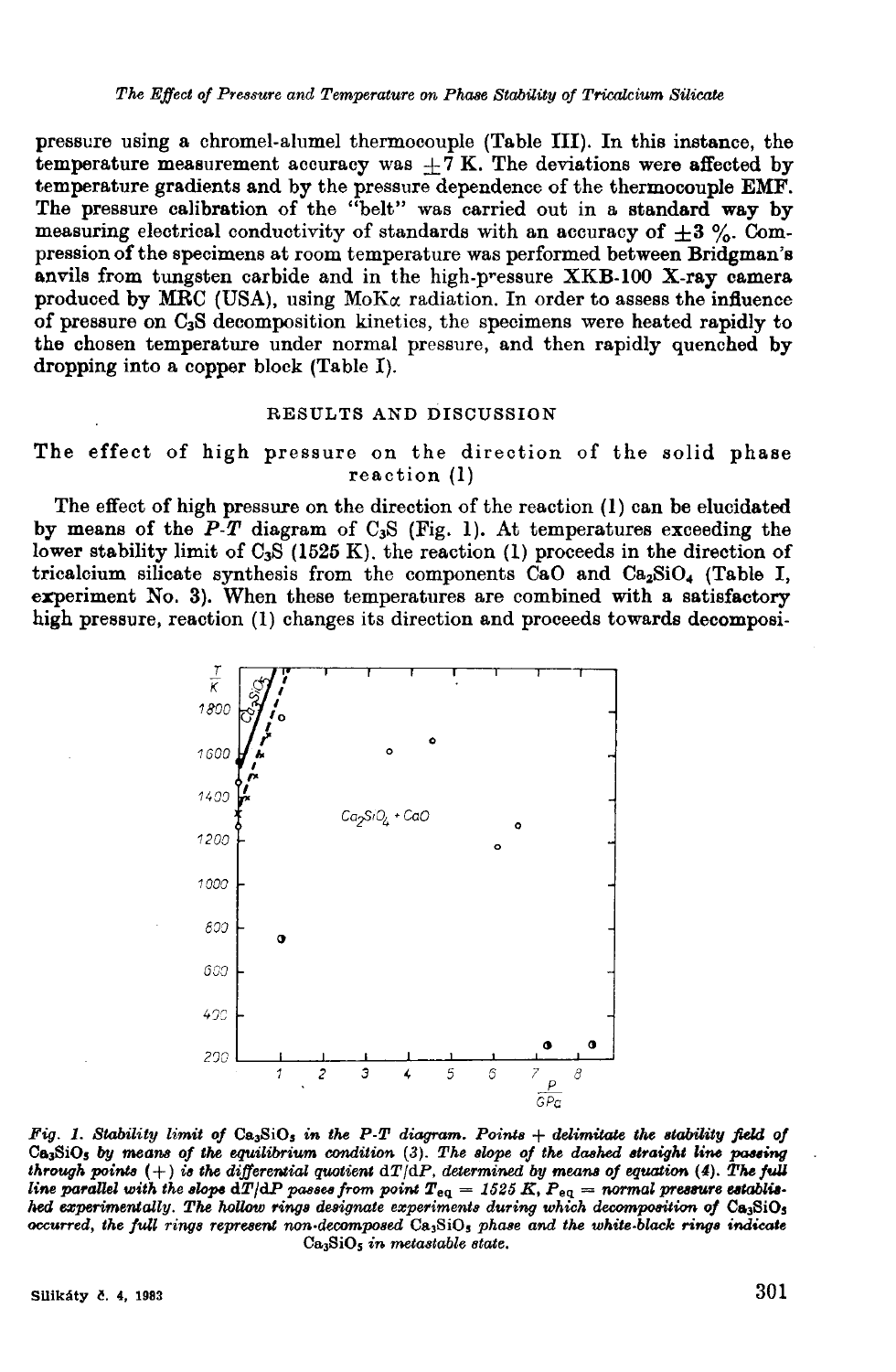tion of C<sub>3</sub>S, as proved by experiments Nos. 2, 3 and 4 (Table II) where tricalcium silicate was completely decomposed within several minutes.

The accelerating influence of pressure on the decomposition kinetics of  $C_3S$  at temperatures lower than 1525 K (lower thermal stability limit of  $C_3S$ ) follows from the comparison of the high-pressure experiments (Table II, experiments Nos 5, 6) with the heating experiments carried out at normal pressure (Table I, experiments Nos. 1, 2). Whereas in the high-temperature experiments at normal pressure the first traces of decomposition phases appeared first after 30 minutes of heating. under combined effects of pressure the decomposition of tricalcium silicate occurred

| No. | $P_{\text{max}}$<br>GPa | $\tau P_{\rm max}$<br>min | Heating<br>cycles   | $T_{\rm max}$<br>$\overline{\mathbf{K}}$ | $\tau T_{\rm max}$<br>min | Degree<br>оf<br>Ca <sub>3</sub> SiO <sub>5</sub><br>decom-<br>position<br>$\alpha$ /mole<br>% | Decomposition<br>products                        |
|-----|-------------------------|---------------------------|---------------------|------------------------------------------|---------------------------|-----------------------------------------------------------------------------------------------|--------------------------------------------------|
| 1.  | 1.0                     | 20                        | 1                   | 770                                      | ı                         | $\bf{0}$                                                                                      |                                                  |
| 2.  | 1.0                     | 20                        | ı                   | 1770                                     | ı                         | 100                                                                                           | $\beta$ -Ca <sub>2</sub> SiO <sub>4</sub> + Ca O |
| 3.  | 3.5                     | 50                        | ı<br>$\overline{2}$ | 1620<br>1620                             | 15<br>5                   | 100                                                                                           | $\beta$ -Ca <sub>2</sub> SiO <sub>4</sub> + CaO  |
| 4.  | 4.5                     | 50                        | 1<br>$\overline{2}$ | 1670<br>1670                             | 15<br>5                   | 100                                                                                           | $\beta$ -Ca <sub>2</sub> SiO <sub>4</sub> + CaO  |
| 5.  | 6.0                     | 60                        | $\frac{1}{2}$       | 1170<br>1170<br>1170                     | 10<br>10<br>5             | 100                                                                                           | $\beta$ -Ca <sub>2</sub> SiO <sub>4</sub> + CaO  |
| 6.  | 6.5                     | 50                        | ı                   | 1270                                     | 20                        | 100                                                                                           | $\beta$ -Ca <sub>2</sub> SiO <sub>4</sub> + CaO  |
| 7.  | 7.3                     | 20                        |                     | 293                                      |                           | $\mathbf 0$                                                                                   |                                                  |
| 8.  | 8.3                     | 60 days                   |                     | 293                                      |                           | $\bf{0}$                                                                                      |                                                  |

| Table II |                                                                        |  |  |  |  |  |
|----------|------------------------------------------------------------------------|--|--|--|--|--|
|          | The effect of pressure on stablity of $Ca_3SiO_5$ at high temperatures |  |  |  |  |  |

 $P_{\text{max}} = \text{maximum pressure};$   $P_{\text{max}} = \text{time of effect of maximum pressure};$ <br> $T_{\text{max}} = \text{maximum temperature};$   $T_{\text{max}} = \text{time of effect of maximum temperature}.$ 

within several minutes. At the temperatures close to the lower limit of thermal stability of  $C_3S$ , the first traces of decomposition phases at normal pressure appeared only after several tens of hours (Table I, experiment No. 2). At lower temperatures, even the effect of high pressure did not succeed in decomposing  $C_3S$  (e.g. at 770 K and 1 GPa, Table II, experiment No. 1) as a result of the slow rate of the decomposing reaction in the lower temperature interval, which may also serve for fixing the metastable state of the compound.

The effect of pressure on the direction of reaction (1) is controlled by the condition of increasing density of reaction products under pressure compared to the density of phases entering the reaction.

At room temperature and under normal pressure, the density of  $C_3S$ ,  $\rho_{C_4S}$ , calculated from the relative molar weight ( $\overline{M}$  = 228.323) and from the weighed mean of experimentally determined volumes of the unit cells of type  $T_I$  tricalcium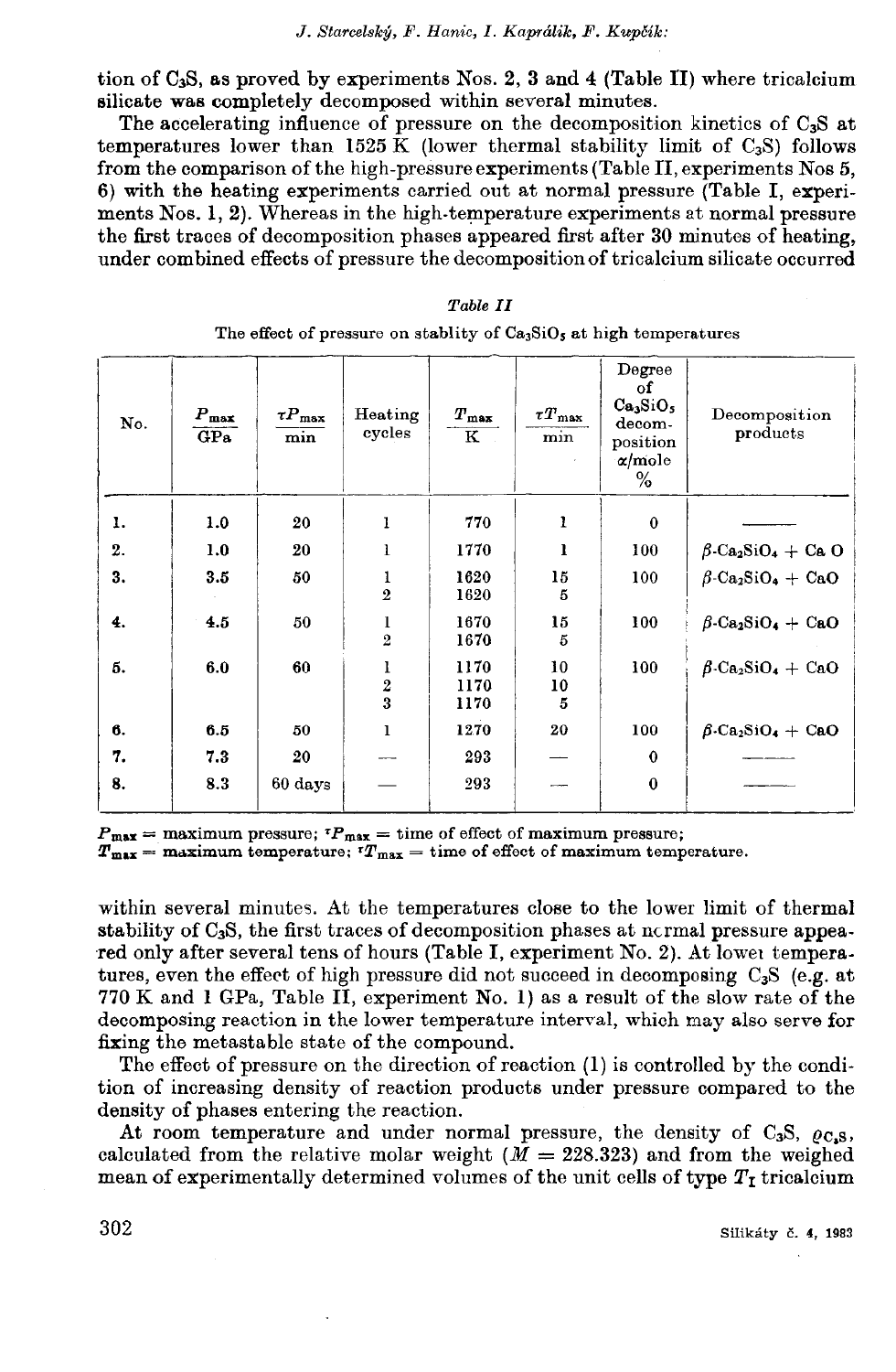silicate (triclinic form with reduced unit cell volume  $V/Z = 121.05 \times 10^{-30} \text{ m}^3$ [6, 15, 19]) has the value  $e_{\text{Cs}}^{293} = 3.1314 \text{ Mg/m}^3$ . The density of CaO ( $M = 56.0784$ ,  $V/Z = 27.83 \times 10^{-30} \text{ m}^3$  [20]) is  $\varrho_{\text{Ca}_0}^{293} = 3.3454 \text{ Mg/m}^3$ . The density of Ca<sub>2</sub>SiO<sub>4</sub> depends on the respective modification. For the *y*-form, the density value  $\varrho_{\gamma-{\rm Ca}_0}^{293} =$ = 2.9865 Mg/m<sup>3</sup> ( $M = 172.2436$ ,  $V/Z = 96.75 \times 10^{-30}$  m<sup>3</sup> [21-25]),  $\rho_{\beta}^{293} =$ <br>= 3.3116 Mg/m<sup>3</sup> ( $V/Z = 86.35 \times 10^{-30}$  m<sup>3</sup> [24-31]),  $\rho_{\alpha}^{293} = 3.3418$  Mg/m<sup>3</sup>  $(V/Z = 85.57 \times 10^{-30} \text{ m}^3$  [21, 32, 33]). At the lower limit of the thermal stability of C<sub>3</sub>S (1525 K) and under normal pressure,  $\varrho_{CS}^{1525} = 2.9980 \text{ Mg/m}^3$  ( $V/Z =$ <br>= 126.43 × 10<sup>-30</sup> m<sup>3</sup> [19])  $\varrho_{\alpha}^{1525} = 3.0941$  ( $V/Z = 92.42$  × 10<sup>-30</sup> m<sup>3</sup> [34]),<br> $\varrho_{\alpha}^{1525} = 3.1872 \text{ Mg/m}^3$  ( $V/Z = 29.21$  × 10 densities of  $C_3S$  and of  $\alpha'$ -Ca<sub>2</sub>SiO<sub>4</sub> tend to become equal as a result of the higher thermoexpansion coefficient of the  $\alpha'$ -form [34]. Formation of the  $\gamma$ -form of dicalcium silicate during decomposition of C<sub>3</sub>S at high temperatures and under high pressures is improbable owing to the lower density of  $\gamma$ -Ca<sub>2</sub>SiO<sub>4</sub> compared to that of C<sub>3</sub>S. This conclusion is also confirmed by the pressure experiments with  $\gamma$ -Ca<sub>2</sub>SiO<sub>4</sub>. The experimental results are summarized in Table III. These imply that under high pressures and at high temperatures the  $\gamma$ -form was always transformed to the  $\beta$ -form. The proportions of phases  $\gamma$  and  $\beta$  changed in dependence on the values  $P$ ,  $T$  and  $c_n$  the time of the effect of pressure and temperature.

#### Table III

The effect of pressure on polymorphous transformation of  $\gamma$ -Ca<sub>2</sub>SiO<sub>4</sub> at high temperatures The significance of symbols  $P_{\text{max}}$ ,  $T_{\text{max}}$  and  $\tau$  is the same as that in Table II

| No. | $\boldsymbol{P}_{\textbf{max}}$<br>GPa | $\tau P_{\rm max}$<br>min | Heating<br>cycles   | $T_{\rm max}$<br>$\overline{\mathbf{K}}$ | $T_{\rm max}$<br>min | Content of $\beta$ -Ca <sub>2</sub> SiO <sub>4</sub><br>c<br>mole $\%$ |
|-----|----------------------------------------|---------------------------|---------------------|------------------------------------------|----------------------|------------------------------------------------------------------------|
| ı.  | 6.0                                    | 50                        | $\overline{2}$<br>3 | 1170<br>1170<br>1170                     | 10<br>10<br>10       | $50 - 60$                                                              |
| 2.  | 5.8                                    | 60                        | $\overline{2}$<br>3 | 640<br>739<br>777                        | 0.17<br>0.5          | $85 - 95$                                                              |
|     |                                        |                           | $\bf{4}$<br>5       | 987<br>939                               | 1.0<br>0.5<br>0.17   |                                                                        |
| 3.  | 4.5                                    | 70                        | ---                 | 293                                      |                      | $40 - 50$                                                              |

The lowest content of the transformed  $\beta$ -form resulted from the high-pressure experiment at room temperature (Table III, experiment No. 3). The high-pressure experiments carried out at temperatures above 1000 K up to pressures of 1 GPa yielded as the primary product the  $\alpha'$ -form of dicalcium silicate which, however, transformed reversibly to  $\beta$ -form on cooling down [36]. In view of the fact that the cooling down was performed under high pressure, which exceeded the value of the equilibrium pressure of the stability region of  $\beta$ -form, the decompression probably did not lead to any transformation of the  $\beta$ -form to the stable  $\gamma$ -form. The proportion of  $\gamma$ -form identified by X-ray powder diffraction analysis in conclusion of the experiment probably represents the nontransformed portion of the original  $\gamma$ -form. In the products of decomposition of  $C_3S$  under high pressure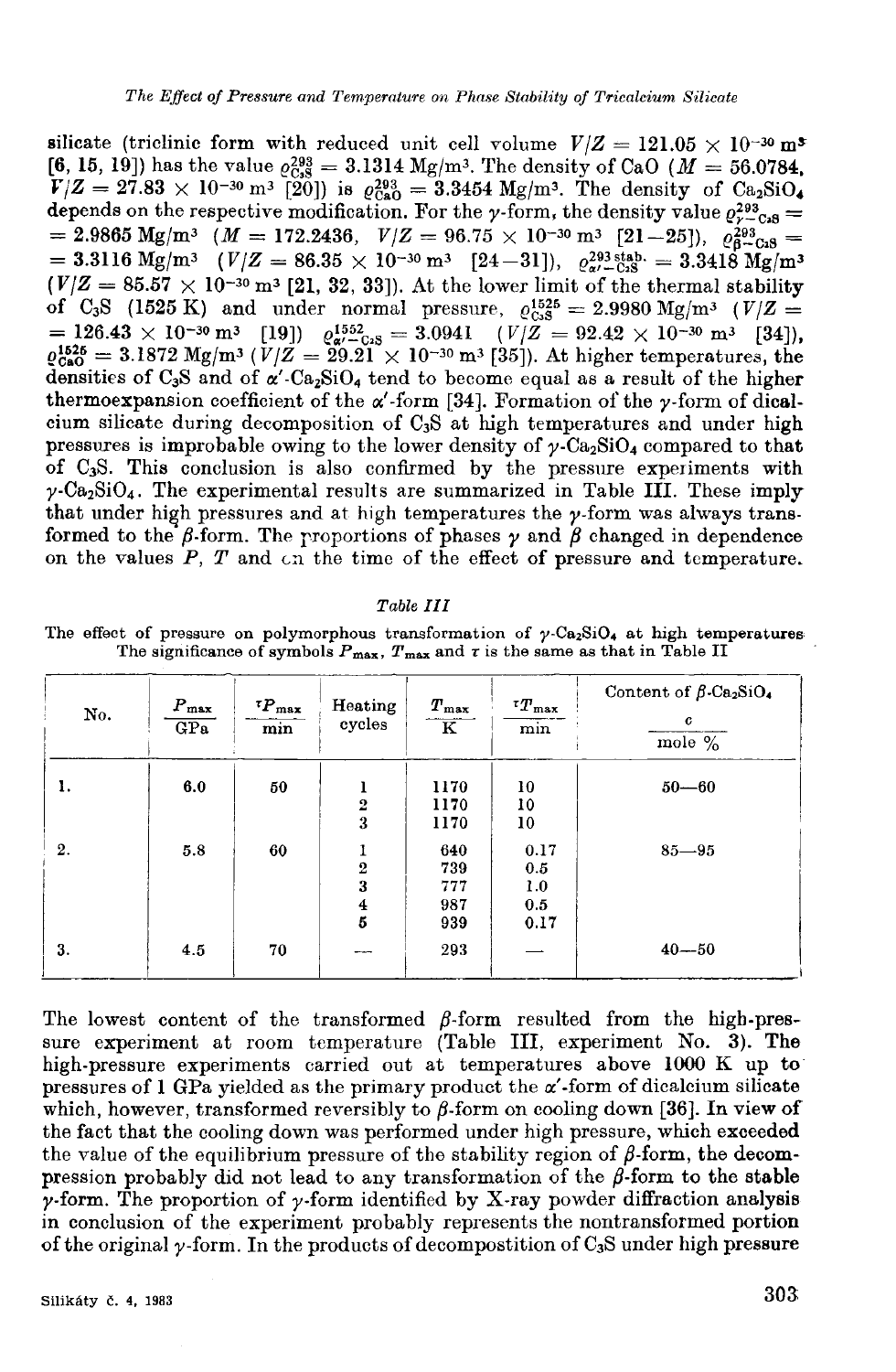and high temperature (Table II) the X-ray diffraction analysis identified as the main phases  $\beta$ -Ca<sub>2</sub>SiO<sub>4</sub> and CaO, whereas the  $\gamma$ -form was present in traces only. A stabilizing effect of CaO on  $\beta$ -Ca<sub>2</sub>SiO<sub>4</sub> cannot likewise be ruled out.

An even more general view of the high-pressure transformation of C.S is provided by the structural field theory [37, 38] which relates the phase and modification transformations under high pressures and at high temperatures with the so-called coefficient of packing,  $\Phi$ . This coefficient is given by the ratio of volume  $V_{\bullet}$ , taken up by atoms in the unit cell, to the volume  $V$  of the unit cell:

$$
\Phi = \frac{V_a}{V}.
$$
 (1)

On the assumption of a spherical symmetry of ions, equation (1) can be written in the form

$$
\Phi=\frac{\frac{4}{3}\pi\sum\limits_{i=1}^{i}r_{i}^{3}}{V},\qquad \qquad (2)
$$

where  $r_i$  are ionic radii of atoms in the unit cell, where the coordination number of atoms and the overlap of the electron envelopes of oxygen atoms in tetrahedral groups  $SiO<sub>4</sub>$  has also to be taken into account [38]. Table IV lists the composition,

#### Table IV

Structural data on the compounds  $Ca_3SiO_5$ ,  $a'.Ca_2SiO_4$ ,  $\beta$ -Ca<sub>2</sub>SiO<sub>4</sub>,  $\gamma$ -Ca<sub>2</sub>SiO<sub>4</sub>, CoO: structural type, coordination formula, symmetry, volume of atoms in the unit cell  $V_a$ , reduced volume of unit cell  $V/Z$ , coefficient of packing  $\Phi$ , calculated density  $\rho_x$ 

| Coumpound                                       | Ca <sub>3</sub> SiO <sub>5</sub>                                                                                     | $\alpha'$ -Ca <sub>2</sub> SiO <sub>4</sub>             |
|-------------------------------------------------|----------------------------------------------------------------------------------------------------------------------|---------------------------------------------------------|
| Structural type                                 | Ca <sub>3</sub> SiO <sub>5</sub>                                                                                     | $\beta$ -K <sub>2</sub> SO <sub>4</sub>                 |
| Coordination formula                            | $\rm VII_{\rm Ca_6}$ $\rm VI_{\rm Ca_{48}}$ $\rm IV_{\rm Si_{18}}$ $\rm VI_{\rm O_{18}}$<br>$V_{O_6}$ I $V_{O_{66}}$ | IX <sub>Ca</sub> VII <sub>Ca</sub> IV <sub>S4</sub> Vo. |
| Symmetry                                        | triclinic                                                                                                            | orthorhombic                                            |
| $\frac{V_a}{Z}$ /10-30 m <sup>3</sup>           | 1230.25                                                                                                              | 56.94                                                   |
| $\frac{V}{Z}$ /10 <sup>-30</sup> m <sup>3</sup> | 2178.90/18                                                                                                           | 85.57                                                   |
| Φ                                               | 0.565                                                                                                                | 0.665                                                   |
| $\rho_{\rm x}/\rm Mg~m^{-3}$                    | 3.1314                                                                                                               | 3.3418                                                  |

| Compound                                          | $\beta$ -Ca <sub>2</sub> SiO <sub>4</sub>                                                           | $\gamma$ -Ca <sub>2</sub> SiO <sub>4</sub> | CaO                             |
|---------------------------------------------------|-----------------------------------------------------------------------------------------------------|--------------------------------------------|---------------------------------|
| Structural type<br>Coordination formula           | deformed $\beta$ -K <sub>2</sub> SO <sub>4</sub><br>$\rm VIII_{Ca} VII_{Ca} IV_{Si} V_{O_2} IV_{O}$ | olivine<br>$VI_{Ca_2}IV_{Si}IV_{O_4}$      | NaCl<br>$VI_{\rm Ca}Y_{\rm 1O}$ |
| Symmetry                                          | monoclinic                                                                                          | orthorhombic                               | cubic                           |
| $\frac{V_a}{Z}$ /10 <sup>-30</sup> m <sup>3</sup> | 55.70                                                                                               | 52.40                                      | 15.68                           |
| $\frac{V}{Z}$ /10 <sup>-30</sup> m <sup>3</sup>   | 86.35                                                                                               | 96.75                                      | 27.83                           |
| Ф<br>$\rho_{\rm x}/\text{Mg}~\text{m}^{-3}$       | 0.645<br>3.3116                                                                                     | 0.542<br>2.9865                            | 0.564<br>3.3454                 |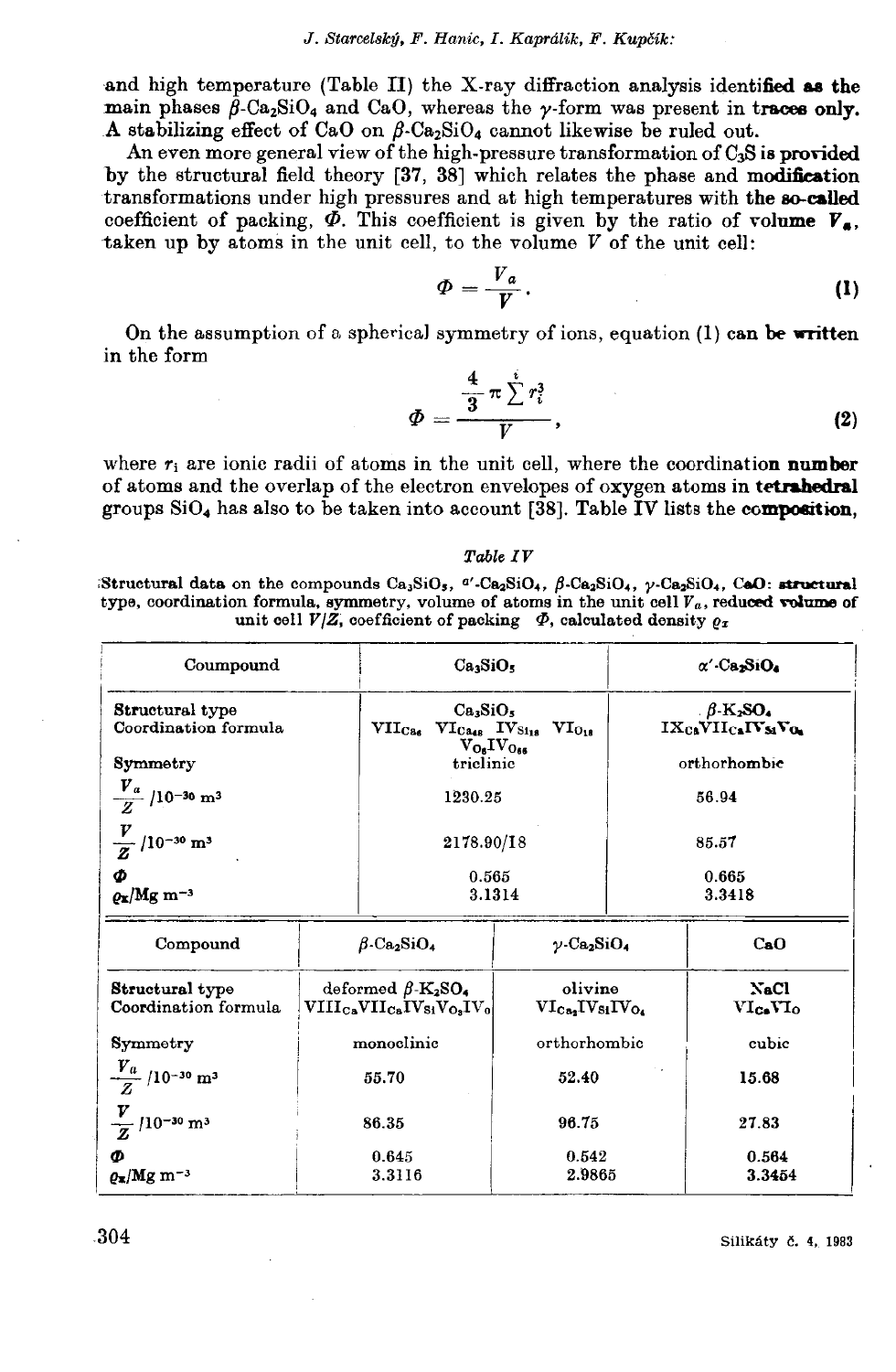structural type, values of volumes  $V_0$ , reduced volumes of elementary cells  $V/Z$ at room temperature and under normal pressure, and the respective coefficients of packing  $\Phi$  for C<sub>3</sub>S,  $\gamma$ -,  $\alpha'$ -,  $\beta$ -Ca<sub>2</sub>SiO<sub>4</sub> and CaO. The values of ionic radii published by Shannon were used in the calculation [39]. Table IV indicates that whereas C<sub>3</sub>S and CaO have comparable values of the coefficient of packing  $(\Phi_{CSS} = 0.565,$  $\Phi_{\text{CaO}} = 0.564$ ,  $\beta$ -Ca<sub>2</sub>SiO<sub>4</sub> and  $\alpha'$ -Ca<sub>2</sub>SiO<sub>4</sub> have higher values of the  $\Phi$  coefficients  $(\vec{\Phi}_{\beta}\cdot_{\text{Ca-SiO}}) = 0.645, \vec{\Phi}_{\alpha}\cdot_{\text{Ca-SiO}} = 0.665$ . As the  $\vec{\Phi}$  for  $\gamma$ -Ca<sub>2</sub>SiO<sub>4</sub> is significantly lower than that for  $C_3S(\Phi_{v}$ -ca.sio, = 0.542), any pressure transformation of  $C_3S$  to CaO + Ca<sub>2</sub>SiO<sub>4</sub> would be improbable, if the y-form of dicalcium silicate would have to be formed.

### Calculation of the stability region of  $C_3S$  in the P-T diagram

The following equation was used in the calculation of the equilibrium pressure and temperature at which the C<sub>3</sub>S.  $Ca<sub>2</sub>SiO<sub>4</sub>$  and C<sub>3</sub>O phases co-exist:

$$
\Delta G_{\text{eq}} - \Delta G^{\circ} = \int_{P_{\text{a}}}^{P_{\text{eq}}} \Delta V \, \text{d}P. \tag{3}
$$

Under equilibrium conditions, the change in Gibbs energy  $\Delta G_{eq}$  is equal to zero.  $\Delta G^{\circ}$  is a standard change in Gibbs energy at temperature  $T$  under normal pressure  $P_{\rm n}$  ( $P_{\rm n} = 1.0133 \times 10^5$  Pa),  $P_{\rm eq}$  is the pressure of the equilibrium transformation and  $\Delta V$  is the volume change due to reaction (1). Table V lists the volume changes of CaO and various modifications of  $C_3S$  and  $Ca_2SiO<sub>4</sub>$  in terms of temperature.

| Compound                         | Modification                                        | Temperature<br>Т<br>$\overline{\mathbf{K}}$ | Molar volume<br>$V_M/$<br>$/10^{-6}$ m <sup>3</sup> mole <sup>-1</sup> |
|----------------------------------|-----------------------------------------------------|---------------------------------------------|------------------------------------------------------------------------|
| Ca <sub>3</sub> SiO <sub>5</sub> | ТI<br>$\mathbf R$                                   | 298<br>1315                                 | 72.908<br>75.378                                                       |
|                                  | $_{\rm R}$<br>$\mathbf R$                           | 1400<br>1500                                | 75.655<br>76.035                                                       |
|                                  | $\mathbf R$                                         | 1600                                        | 76.455                                                                 |
| $\mathbb{C}_{32}\mathrm{SiO}_4$  | $\mathbf R$<br>$\alpha' \longrightarrow$ stabilized | 1693<br>298                                 | 76.640<br>51.539                                                       |
|                                  | a <sub>L</sub>                                      | 1315                                        | 54.719                                                                 |
|                                  | $a^{\prime}$ L<br>a' H                              | 1400<br>1500                                | 55.101<br>55.333                                                       |
|                                  | a'H<br>$a'$ H                                       | 1600<br>1693                                | 55.498<br>55.652                                                       |
| CaO                              |                                                     | 298                                         | 16.762                                                                 |
|                                  |                                                     | 1315<br>1400                                | 17.473<br>17.531                                                       |
|                                  |                                                     | 1500                                        | 17.599                                                                 |
|                                  |                                                     | 1600<br>1693                                | 17.667<br>17.731                                                       |

Table V

Molar volumes  $V_M$  of phases  $Ca_3SiO_5$ ,  $Ca_2SiO_4$  and  $CaO$  at temperaatures  $T$  and under normal pressure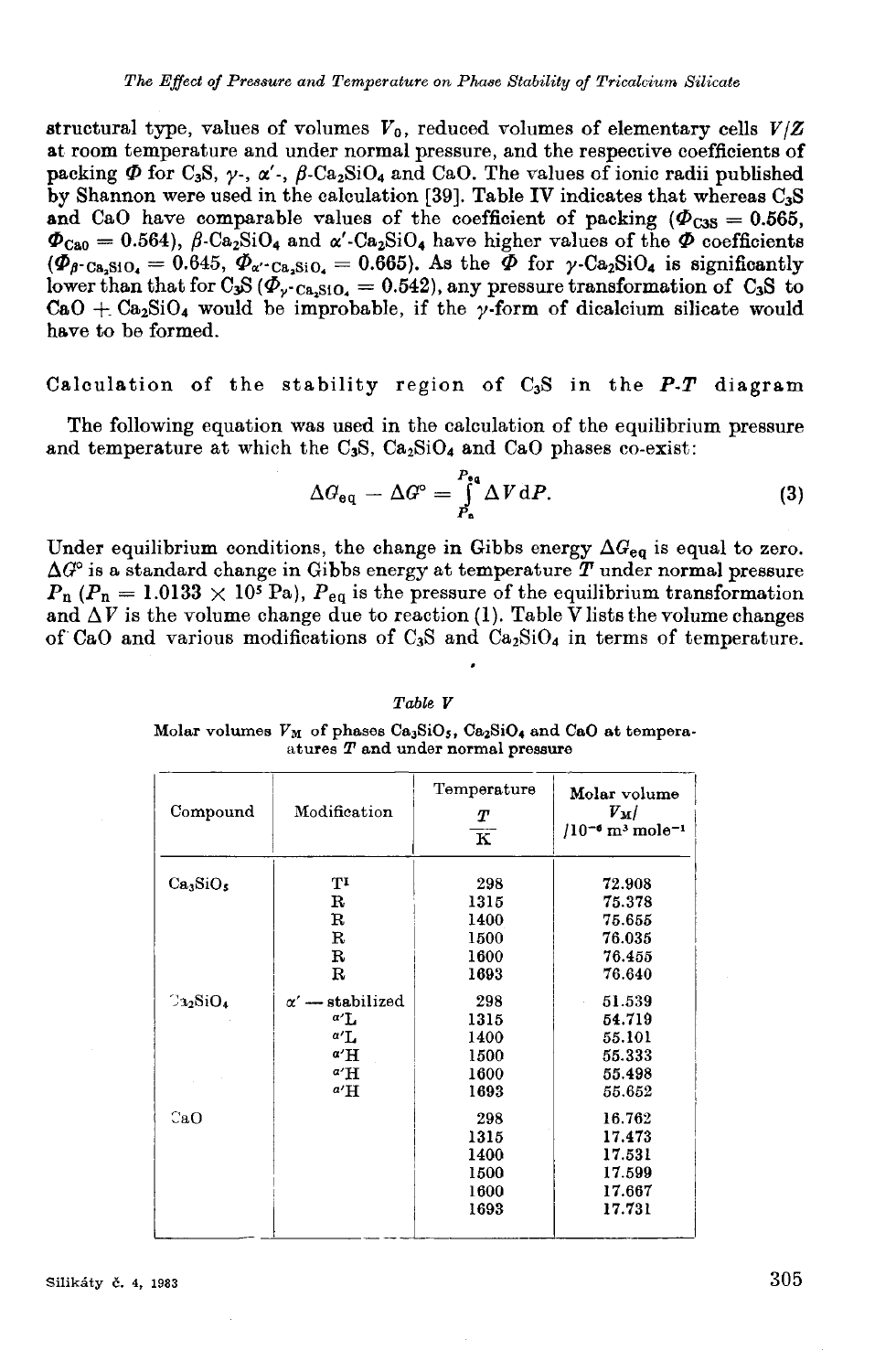### Table VI

| Temperature<br>Т<br>$\overline{\mathbf{K}}$                                             | Modification<br>of<br>Ca <sub>2</sub> SiO <sub>4</sub> | $\Delta H_{\scriptscriptstyle T}^{\scriptscriptstyle\bullet}$<br>$J_{\text{mole}^{-1}}$                                                  | $\Delta G_{\scriptscriptstyle T}^{\scriptscriptstyle\bullet}$<br>$J$ mole <sup><math>-1</math></sup>                                 | $\boldsymbol{P}_{\rm eq}$<br>GPa |
|-----------------------------------------------------------------------------------------|--------------------------------------------------------|------------------------------------------------------------------------------------------------------------------------------------------|--------------------------------------------------------------------------------------------------------------------------------------|----------------------------------|
| 298<br>300<br>400<br>500<br>600<br>700<br>800<br>900<br>1 000<br>1 100<br>1 200<br>1300 | γ<br>ソソソ<br>ンソン<br>a'L<br>a'L<br>α'L<br>a'L            | $-10467$<br>$-10450$<br>$-10253$<br>$-10739$<br>$-11313$<br>$-11719$<br>$-11832$<br>$-11581$<br>$-7042$<br>$-7298$<br>$-7469$<br>$-7566$ | $-7972$<br>$-7955$<br>$-7189$<br>$-6,368$<br>$-5439$<br>$-4425$<br>$-3375$<br>$-2324$<br>$-1562$<br>$-1000$<br>$-415$<br>,<br>$-176$ |                                  |
| 1315                                                                                    | a'L                                                    | $-7567$                                                                                                                                  | $\bf{0}$                                                                                                                             | normal                           |
| 1400<br>1500<br>1600<br>1693                                                            | α'L<br>a'H<br>a'H<br>a'H                               | $-7,574$<br>$-7503$<br>$-7344$<br>$-7126$                                                                                                | 775<br>1 365<br>1951<br>2525                                                                                                         | 0.256<br>0.440<br>0.593<br>0.775 |

Thermodynamic data for the decomposition reaction of Ca<sub>3</sub>SiO<sub>5</sub> in solid state

Table VI summarizes the thermodynamical data for the decomposition of  $C_3S$ . evaluated by means of thermodynamic tables [40].  $\Delta H_{\text{R}}^{\circ}$  and  $\Delta G_{\text{R}}^{\circ}$  are standard changes in enthalpy and Gibbs energy of reaction  $(1)$  respectively at temperature  $T$ , and  $P_{eq}$  is the equilibrium pressure at temperature T, for the evaluation of which is possible to use equation (3). It was further assumed that in the region of pressures of up to about 0.8 GPa, compressibility does not yet influence the volume change  $\Delta V$ , evaluated by means of the data in Table V for reaction (1), proceeding in solid phase at temperature  $T$  and under normal pressure  $P_n$ . In other words, compressibility of phases  $C_3S$ ,  $C_{22}SiO_4$  and  $CaO$  was assumed to be approximately identical up to pressures of about 0.8 GPa.

The value of equilibrium temperature  $T_{eq}$  under normal pressure is 1315 K (Table VI). This value is somewhat lower than the experimentally established stability limit of  $C_3S$  (1525 K), but higher than the equilibrial temperature calculated by Berezhnoy  $(1248 \text{ K}, [3])$ . It is impossible to assess to what extent the difference between the equilibrium temperature suggested in the present study and the experimentally established value is significant, because the thermodynamic data [40] used in the calculation of data in Table VI were published without any information on measuring errors. In Fig. 1, the stability limit of  $C_3S$  is indicated by points ( $P_{eq}$ , T), the parameters of which are specified in Table VI. The slope of the limit was verified by means of Clausius-Clapeyron equation adjusted for evaluation of reaction  $(1)$ :

$$
\frac{\mathrm{d}T}{\mathrm{d}P} = \frac{\Delta V_{\text{eq}}T}{\Delta H_{\text{eq}}}.
$$
\n(4)

Silikáty č. 4, 1983

306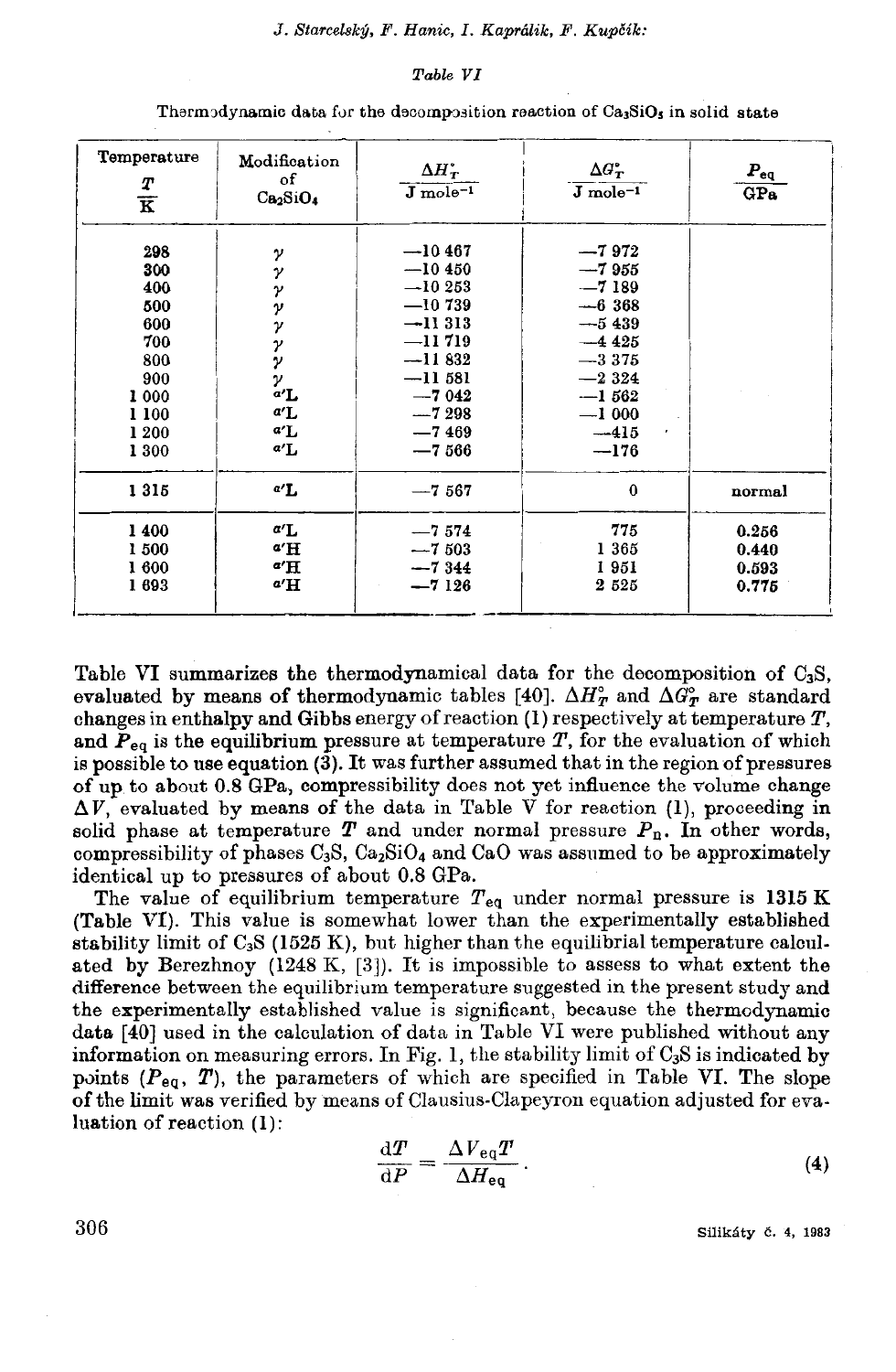For pressures close to the normal pressure, the values of the slope *dT/dP* are obtained on substituting the following data:  $T = 1315$  K,  $\Delta H_{eq} = -7567$  J/mole,  $\Delta V_{eq} = -3.19 \times 10^{-6} \text{ m}^3/\text{mole}$ . The slope  $d/dP = 550 \text{ K/GPa}$ , calculated by means of equation (4), passes approximately through points  $P_{eq}$ ,  $T$  evaluated by means of equation (3). This implies that the assumptions used in the processing of thermodynamic data [40] by means of equations (3) and (4) were correct. If we were to accept the value on equilibrium temperature under normal pressure  $(T = 1525 \text{ K})$  obtained experimentally, as a more justified one, the stability limit of C<sub>3</sub>S would then represent, in the lower pressure region, the line passing **from point**  $T = 1525$  **K,**  $P_{eq} = 1.0133 \times 10^5$  **Pa (normal pressure) with a slope of** 550 K/GPa (full line in Fig. 2).

The comparatively wide region of C**3**S metastability is further confirmed by experiments Nos. 7 and 8 (Table II), where for instance the X-ray experiment No 8 was carried out "in situ", and no decomposition of C**3**S occurred during 2-months of compression under extreme pressure and at room temperature (Fig. 1).

### **CONCLUSION**

Using the condition for the equilibrium of solid phase reaction and by means of Clausius. Clapeyron equation, the stability limit of C**3**S was investigated in the *P-T* diagram in the region of pressures up to **0.8** GPa. Under the effect of pressure, the equilibrium temperature of reaction  $Ca_3SiO_5 \rightleftharpoons Ca_2SiO_4 + CaO$  is shifted towards the higher temperature region at a slope  $\Delta T/\Delta P = 550 \text{ K} \text{ GPa}^{-1}$ . This means that a change in the direction of the reaction can be achieved in the temperature range where synthesis of O**3**S takes place undcr normal pressure. Dicalcium silicate, which results from the decomposition of C<sub>3</sub>S according to the pressure and temperature values, is only capable of crystallizing in the form of  $\beta$ -Ca<sub>2</sub>SiO<sub>4</sub>, or  $\alpha'$ -Ca<sub>2</sub>SiO<sub>4</sub>, which is converted to  $\beta$ -form on cooling down under pressure. In agreement with the structure field theory as well as with experiments, formation of y-Ca**2**SiO**4** is improbable. At lower temperatures and pressures, e.g. at **770** K and 1 GPa, and likewise under extreme pressures at room temperature, C**3**S is no longer decomposcd owing to the slower kinetics of reaction **(1),** and the metastable state of tricalcium silicate is retained.

#### **Acknow ledgemen t:**

**The authors are thankful to Ing. I. Proks, CSc. for valuable advice and comments on their work.** 

#### **References**

- **[l] Lea F. M.:** *The Ghemistry oj Cement and Goncrete,* **3rd Ed., Edward Arnold Publ., Surrey 1976, p. 10.**
- **(2) Glasser F. P.: J. Amer. Ceram. Soc.,** *45,* **242 (1962).**
- **[3] Berezhnoy A. S.:** *Multicomponent systems oj oxides* **(in Russian), Izd. Naukova dumka, Kijev**  1970, p. 108-110.
- **(4) Toropov N. A., Volkonskij B. V.: Cement,** *26,* **6 (1960).**
- [5] Maki I., Chromý S.: Cement and Concrete Res., 8, 407 (1978).
- **[6] Bigaré M., Guinier A., Maziéres C., Regourd M., Yannaquis N., Eysel W., Hahn T., Woermann E. J.: J. Amer. Ceram. Soc.,** *50,* **609 (1967).**
- [7] Regourd M., Guinier A.: The 6th International Congress on Chemistry of Cement, Moscow **1974, p. 23.**
- **[8) Woermann E., Eysel W., Hahn T.: Zement-Kalk-Gips,** *16,* **370 (1963).**
- **(9) Woermann E., Eysel W., Hahn T.: Zement-Kalk-Gips,** *20,* **385 (1967).**
- **[10) Woei;mann E., Eysel W., Hahn T.: Zement-Kalk-Gips,** *21,* **241 (1968).**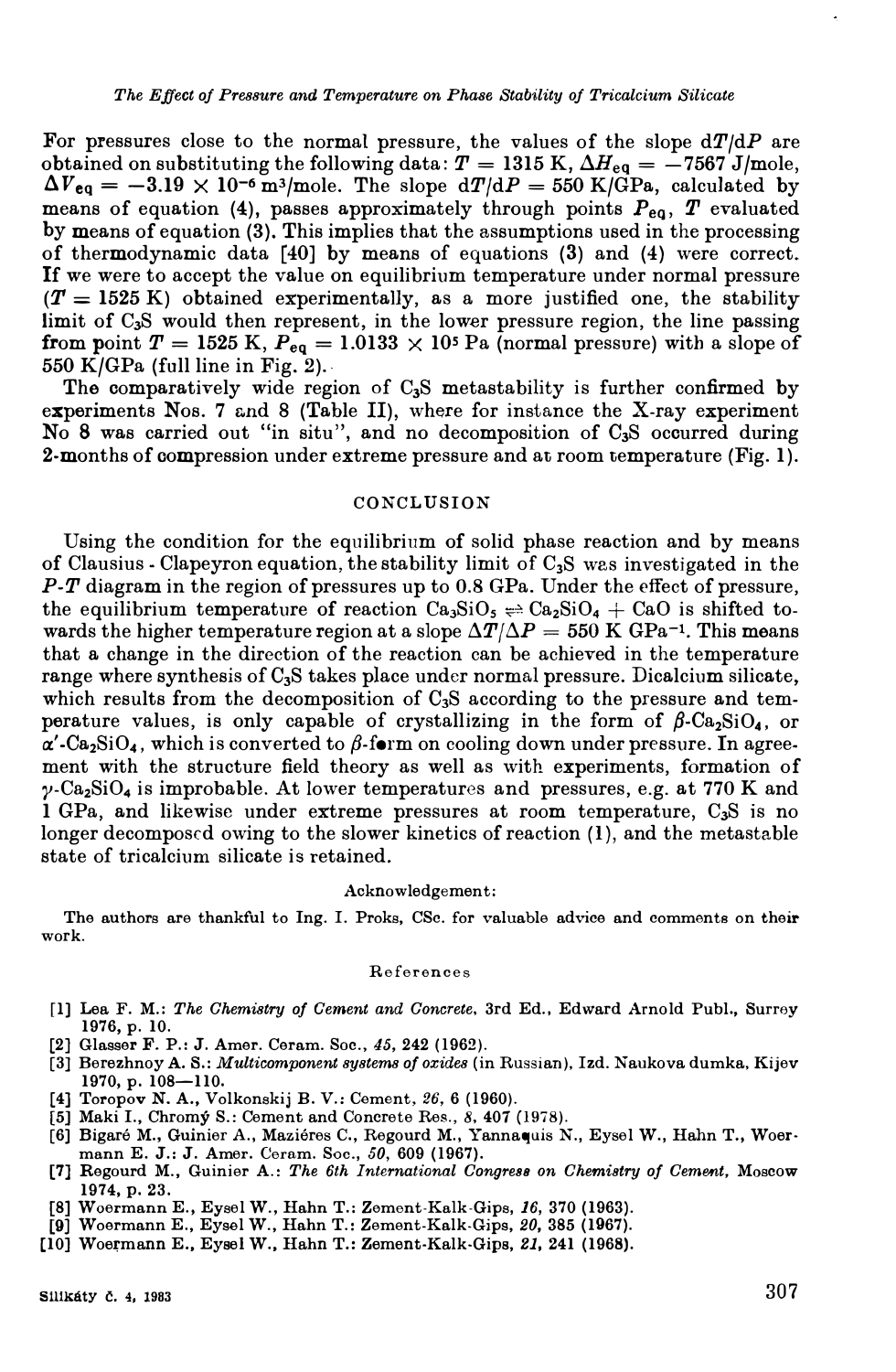- **[ll] Woermann E., Eysel W., Hahn T.: Zement-Kalk-Gips,** *22,* **235 (1969).**
- **[12] Woermann E., Eysel W., Hahn T.: Zement-Kalk-Gips,** *22,* **414 (1969).**
- **(13] Me.ki I., Chromý S.: II Cemento,** *75,* **247 (1978).**
- **[14] Boikova A. I.: II Cemento,** *75,* **137 (1978).**
- **[ló] Golove.stikov** *N.* **I., Matvejeva** R. **G., Belov** *N.* **V.: Kristallogre.fia,** *20,* **721 (1975).**
- **[16] Grebenščikov R.: Uzbek. Shim. Zh., SSSR,** *14,* **35 (1970).**
- **[17] Petrovič J., Stevula L.: Cement and Concrete Res.,** *11,* **183 (1981).**
- **[18] Lindqvist O., Wengelin F.: Arkiv Kemi,** *28,* **179 (1967).**
- **[19] Miyabe H., Roy D. M.: J. Amer. Ceram. Soc.,** *47,* **318 (1964).**
- **[20] Wyckoff R. W. G.: Grystal** *Structures,* **2nd Ed., Vol. l, John Wiley, New York 1963, p. 86.**
- **[21] Sarkar S. L.: World Cement Techn., 20 (1980).**
- **(22] Smith D.** K., **Majumdar A., Ordway F.: Acta Crystallogr.,** *18,* **787 (1965).**
- **[23] Cze.ya R.: Acta Crystallogr.,** *B 27,* **848 (1971).**
- **[24] Yannaquis N.: Rev. des Mar. de Constr.,** *480,* **213 (1955),**
- **[25] Yamaguchi G., Ono Y., Kawamura S., Soda Y.: .J. Ceram. Assoc . .Japan,** *71,* **9, 21 (1963).**
- **26] .Jost** K. **H., Ziemer B., Seydel R.: Acta Crystallogr.** *B 33,* **1696 (1977).**
- **[27) Sa.alfeld H.: Amer Miner.,** *60,* **824 (1975).**
- [28] Regord M., Bigaré M., Forest J., Guinier A.: Proc. 5th Int. Symp. Chem. Cem., Tokyo 1968. **p. 44.**
- **[29) Midgley H. G.: Trans. Brit. Ceram. Soc.,** *70,* **61 (1971).**
- **[30) Midgley C. M.: Acta Crystallogr.,** *5,* **307 (1952).**
- **[31) Yannaquis N.:** *ASTM X-Ray Powder Data File,* **Card No. 9-361.**
- **[32] Kaprálik I., Hanic F.: Trans. J. Brit. Ceram. Soc., 77, 126 (1977).**
- **[33) Douglas A. M. B.: Mineral. Mag., 29, 875 (1952).**
- **(34) Hanio F., Kaprálik I., Figuš V., Stracelský .J.: in press.**
- **[36] Beals R. .J., Cook R. L.:** J. **Amer. Ceram. Soc.,** *40,* **279 (1957).**
- **[36) Hanic F., Kamarát J., Stracelský J.: in press,**
- **[37] Banio F.: Ůs. čas. fyz., A 31, 370 (1981).**
- **[38] Hanic F., Handlovič M., Burdová** K., **Majling J.: J. Cryst. Spec. Res .. ,** *12,* **99 {1982).**
- **[39) Shannon R. D.: Acta Crystallogr.,** *A 32,* **761 (1976).**
- **[40) Barin** I., **Knacke O., Kubascheweki O.:** *Thermochemical Propertiea oj Inorganic* **Sub.ttaneu, Springer, Berlín 1973.**
- **[41) Chromý S.: Zement-Ke.lk-Gips,** *23,* **382 (1970).**

## **ВЛИЯНИЕ ДАВЛЕНИЯ И ТЕМПЕРАТУРЫ** НА ФАЗОВУЮ УСТОЙЧИВОСТЬ ТРИКАЛЬЦИЙСИЛИКАТ**А**

Юрай Страцельски, Франтишек Ганиц, Иван Капралик Франтишек Купчик\*

**Институт неорганической химии Центра химического исследования САН,** 842 36 **B**pamucnaea

 $*$  **H** аучно-исследовательский институт порошковой металлургии, *787 63* **my.ttnep»** 

С помощью условия для равновесия реакции в твердой фазе и уравнения Клаусиуса — **Rлапейрона** рассмотрели нижний предел устойчивости Ca<sub>3</sub>SiO<sub>5</sub> в P-T диаграмме **B** области давлений до 0,8 ГНа с уклоном  $\Delta T/\Delta P = 550$  ГНа<sup>-1</sup>. Устойчивость и мета**ycToŘqHBOCTL Ca3SiO, :mcuepHMeHT8JibHblM rryTeM HCCJie)l0B8JIH rrpH )l8BJieHHHX /l0 8 rrra и температурах** до 1800 H. Экспериментальным путем было доказано, что действием **)l8BJieHHII M0lflHO /:IOCTHqb B o6JiaCTl1 TeMrrepaTyp, ROrµ,a rrpoHCX0AHT rrpn HOpMaJibHOM**   $\mu$ давлении синтез Ca<sub>3</sub>SiO<sub>5</sub>, изменения направления и кинетики реакции.

**Teopeni:qecRII H :mcrrepHMeHT8JlbHb!M rryTeM Ób!JIO A0Ka3aHO, qTo /:IHR8JibD;HllCHJIHR8T, образующийся при расп** аде Ca<sub>3</sub>SiO<sub>5</sub>, в зависимости от величины используемых давле-**BHA** *H* TeMnepaTypы, может кристаллизовать только в виде  $\beta$  — или  $\alpha'$ -Ca<sub>2</sub>SiO<sub>4</sub>, конверти**pyющего при охлаждении под давлением в β-форму.** 

 $P$ ис. 1. Пределы устойчивости Ca<sub>3</sub>SiO, в  $P-T$  диаграмме. Точки  $(+)$  ограничивают

поле устойчивости Ca<sub>3</sub>SiO<sub>5</sub> с помощью равновесного уравнения (3). Уклон штри- $\bm{x}$ овой прямой, проходящей через точки  $(+)$  представляет собой дифференциаль- $H$ ное частное dT/dP, установленное с помощью уравнения (4). Сплошная линия,